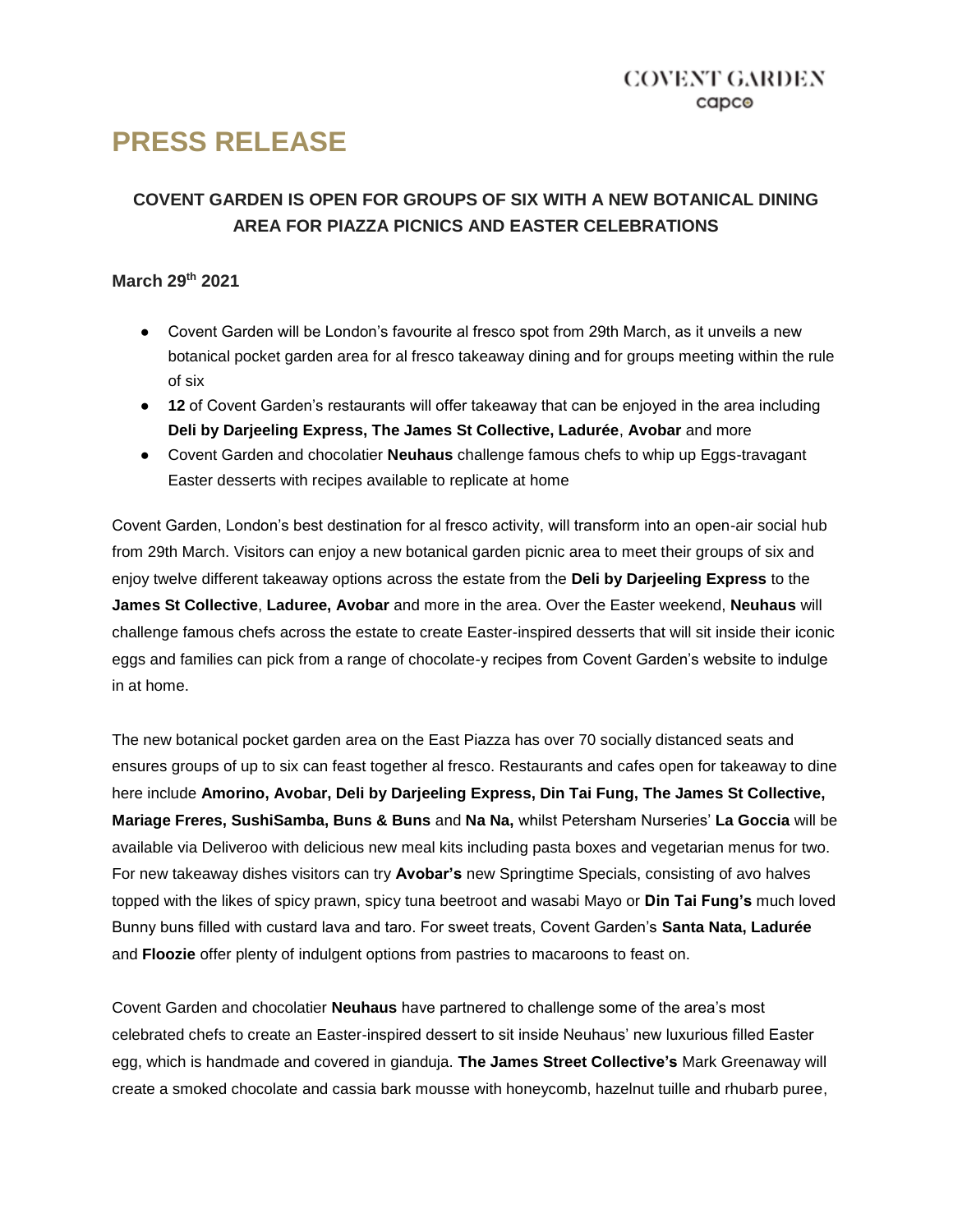## COVENT GARDEN capco

**Chez Antoinette's** Aurelia Delclos will create a Saint-honoré tart version with flavours of chocolate and hazelnut to match the Neuhaus egg and finally **FLORAL by Lima**'s "*Lima Easter Egg"* includes Cuzco Corn Cake, Avocado Zabaione and Achiote powder. The egg-stravagant recipes will be available online for everyone to copy at home with their Easter eggs.

Covent Garden will also be home to international Easter treats, with chocolate gifts available from Italian gourmet chocolatiers **Venchi,** while **Mariage Freres** will offer an Easter tea collection available for order via click and collect. Especially for Easter, **Ladurée** has partnered with French artisan chocolatier Patrice Chapon to create a limited-edition chocolate bonbon range available to purchase alongside takeaway items and **The Gentlemen Baristas** has an incredible Easter hamper filled with chocolate and coffee treats available online. For adults looking to toast to the Easter weekend, **Dirty Martini** will run an online Easter drinks masterclass on 3rd April, with additional musical bingo.

For those cycling into Central London, Covent Garden now offers a secure biking storage in Long Acre Street. In partnership with **Spokesafe**, the space offers cyclists a secure space to park bikes, alongside E-bikes chargers, lockers, a repair station and multiple air pumps.

Covent Garden's restaurants are also now taking bookings for outdoor dining ahead of restaurants reopening on 12th April, with bookings available for **SUSHISAMBA, The Oystermen, Buns & Buns, The Ivy Market Grill, Petersham Nurseries, La Goccia, Sticks n Sushi, Cora Pearl, Avobar, Da Henrietta, Frenchie, Din Tai Fung** and more.

-Ends-

@CoventGardenLDN #CoventGarden coventgarden.london

**For all media enquiries, request for interviews or images, please contact:**

**Capco Covent Garden** Catherine Riccomini Tel: +44 (0)20 7395 5499 / Catherine@capitalandcounties.com

#### **Mission**

Covent Garden Press Office: +44 (0)20 7845 7800 / capco@thisismission.com

### **About Capco Covent Garden:**

Covent Garden is a leading retail and dining destination and is one of the most vibrant estates in the heart of central London. The area is now home to a wide variety of British, global and independent brands